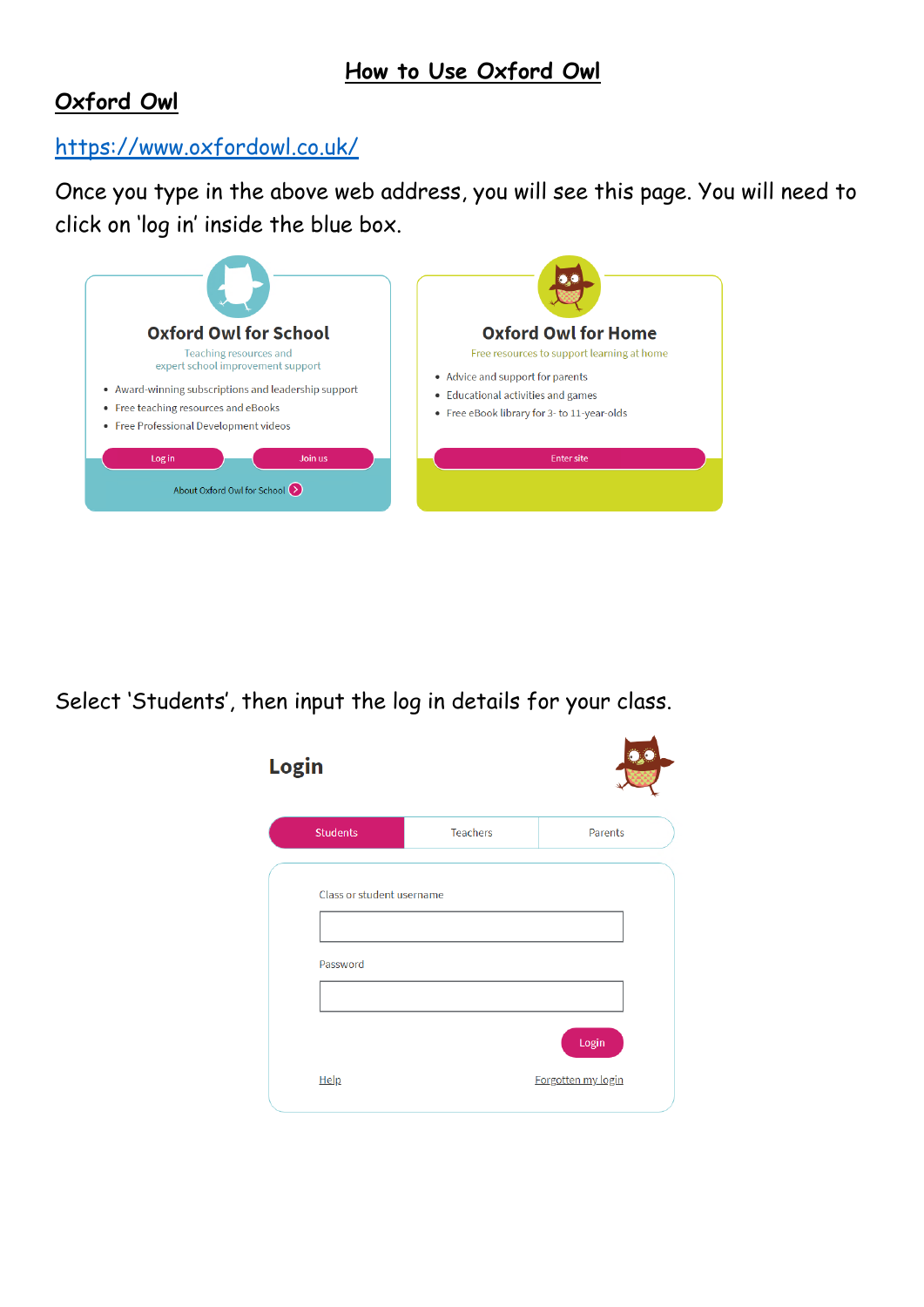| Class    | Username    | Password          |
|----------|-------------|-------------------|
| Rainbows | rainbows000 | yearR             |
| Oak      | oak111      | year1             |
| Apple    | apple222    | year2             |
| Willow   | willow333   | year <sub>3</sub> |
| Ash      | ash444      | year4             |
| Sycamore | sycamore555 | year <sub>5</sub> |
| Beech    | beech666    | Year6             |

**The log-ins for each class are…**

**From there, you will have access to Oxford Owl eBook Library, Read Write Inc eBook Library and eBook Library for Letters and Sounds which we use in school.** 



**Click on your choice and it will give you some options.**